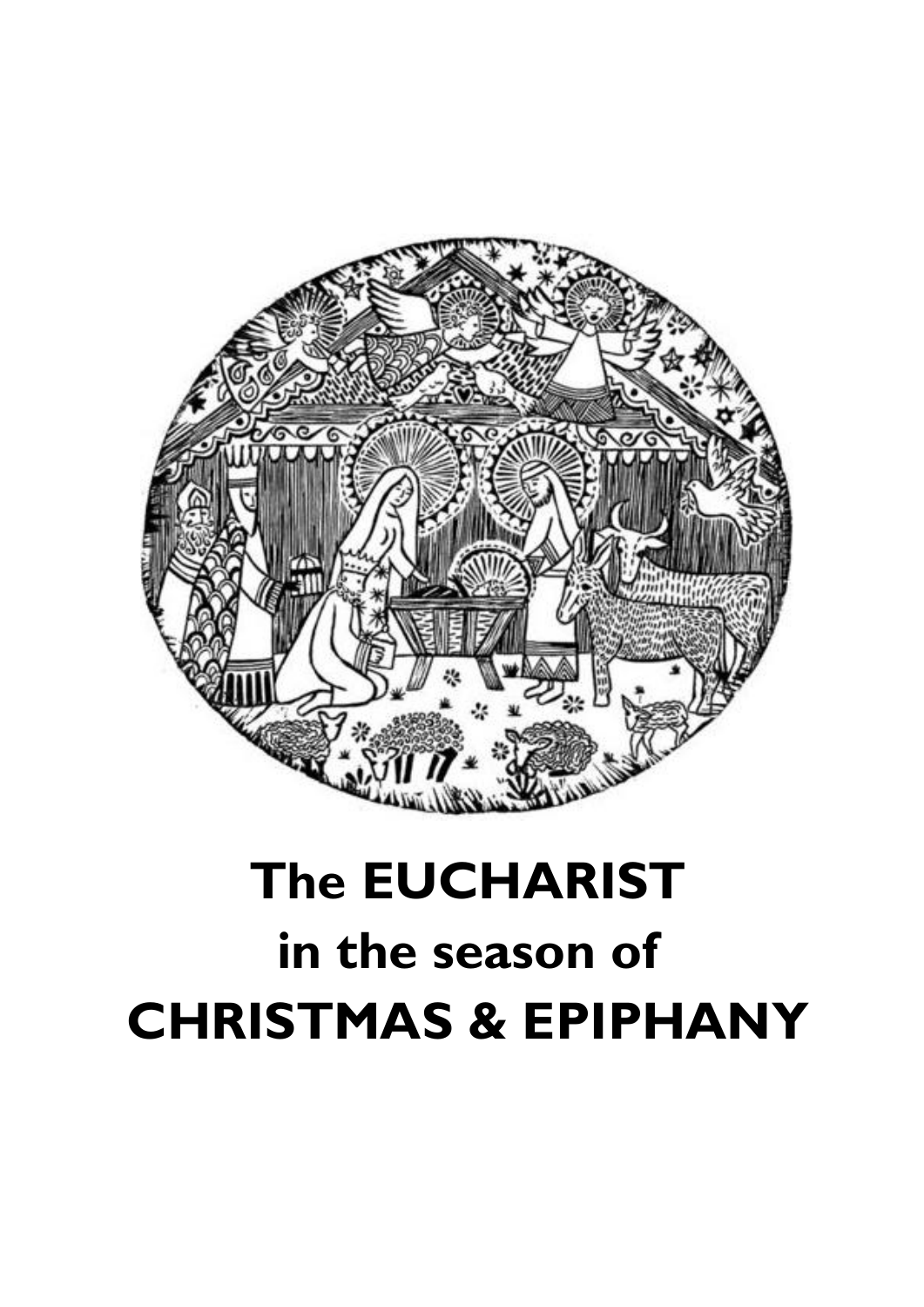*At the entrance of the ministers a hymn may be sung. Please stand.*

In the name of the Father and of the Son and of the Holy Spirit. *All* **Amen.**

Unto us a child is born, unto us a Son is given.

- *All* **Alleluia.** He is Christ the Lord. *All* **Alleluia.** We worship and adore him.
- *All* **Alleluia.**

## **Prayers of Penitence**

*The President introduces the confession.*

Lord have mercy. **Lord, have mercy.** Christ have mercy. **Christ, have mercy.** Lord have mercy. **Lord, have mercy.**

*The president declares God's forgiveness.*

May the God of all healing and forgiveness draw *you* to himself, and cleanse *you* from all *your* sins that *you* may behold the glory of his Son, the Word made flesh, Jesus Christ our Lord.

*All* **Amen.**

The Word was made flesh and lived among us *All* **and we have seen his glory**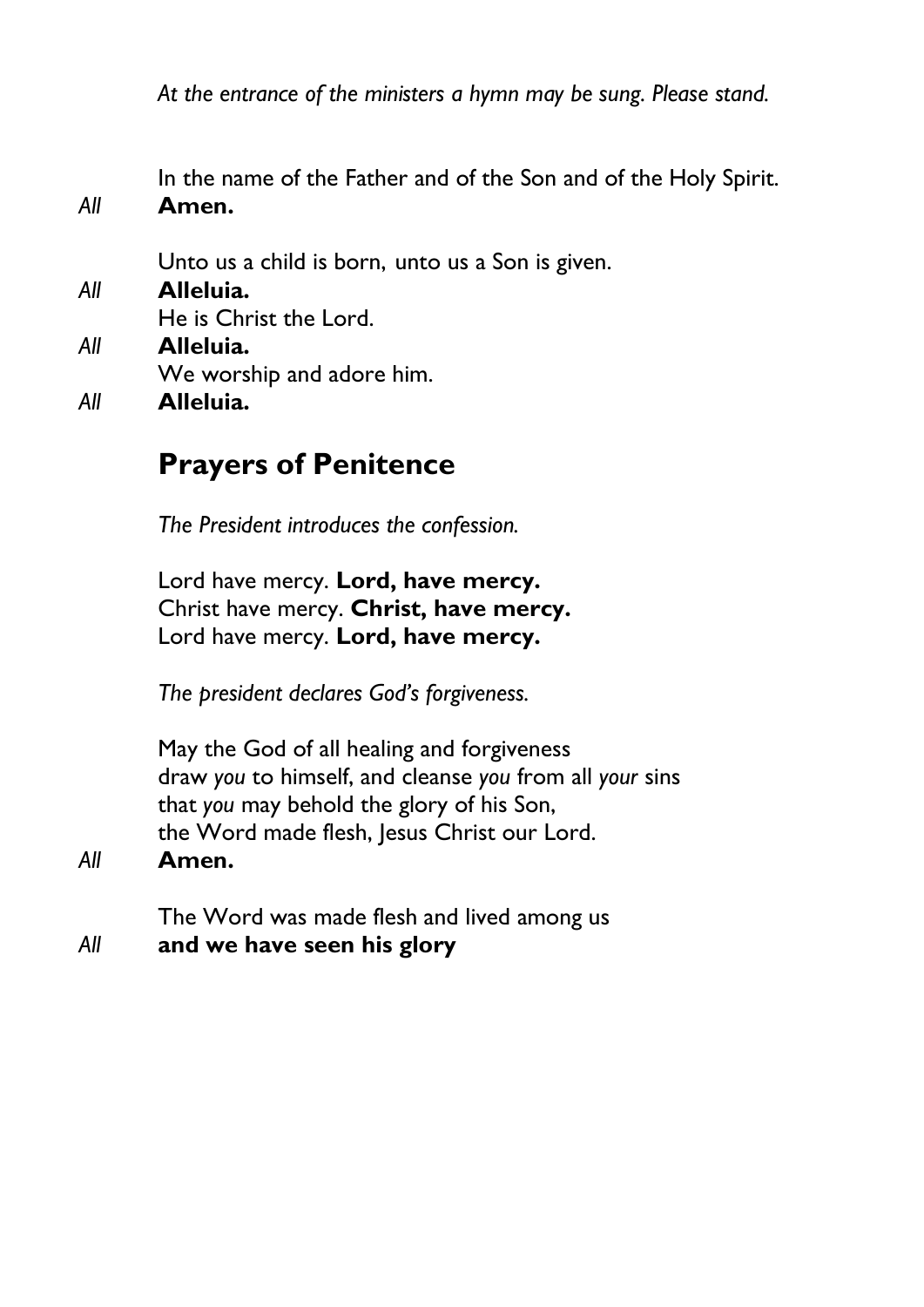## **Gloria in excelsis**

*On Sundays and Holy Days the Gloria may be said or sung.*

**Glory to God in the highest and peace to his people on earth. Lord God, heavenly king, almighty God and Father, we worship you, we give you thanks, we praise you for your glory. Lord Jesus Christ, only son of the Father, Lord God, Lamb of God, you take away the sins of the world: have mercy on us. You are seated at the right hand of the Father: receive our prayer. For you alone are the Holy One, you alone are the Lord, you alone are the Most High, Jesus Christ, with the Holy Spirit in the glory of God the Father. Amen.**

*Glory! Merrily on high In heaven the bells are ringing; Glory! Verily the sky Is riven with angels singing. Gloria, Hosanna in Excelsis…*

*Peace to all throughout the earth From heaven in the highest Worship, thankfulness and praise We sing to God our Father. Gloria, Hosanna in Excelsis…*

*Jesus, Only Son of God Our Lord and Lamb, Messiah, Mercy, take away our sin, And hear the prayer we offer. Gloria, Hosanna in Excelsis…*

# **The Collect**

*Please remain standing. The Collect is said.*

#### *All* **Amen.**

## **Readings & Sermon**

*Please sit to listen to the readings. At the end of each the reader says*

This is the word of the Lord. *All* **Thanks be to God.**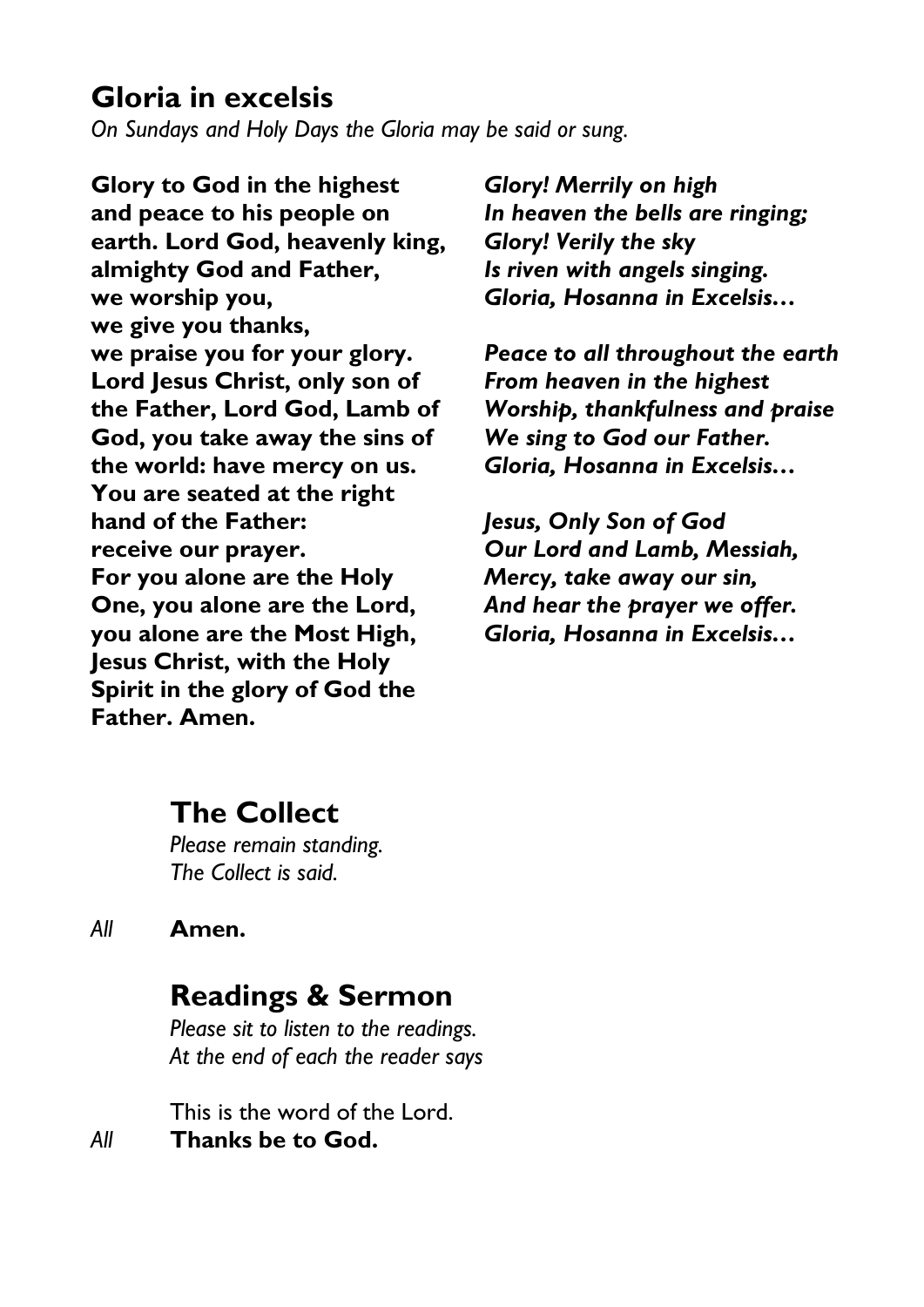*A hymn may be sung as we prepare to hear the Gospel reading.*

*We stand to greet the Gospel and turn to face the reader.*

Alleluia, alleluia. The Word became flesh and dwelt among us, and we have seen his glory.

*All* **Alleluia.**

Hear the Gospel of our Lord Jesus Christ according to *N. All* **Glory to you, O Lord.**

> *At the end* This is the Gospel of the Lord.

*All* **Praise to you, O Christ.**

*After the opening prayer please sit for the Sermon.*

## **The Creed**

*On Sundays and Holy Days this affirmation of faith may be used.*

*Please stand.*

Let us affirm our faith in Jesus Christ the Son of God.

*All* **Although he was divine, he did not cling to equality with God, but made himself nothing. Taking the form of a slave, he was born in human likeness. He humbled himself and was obedient to death, even the death of the cross. Therefore God has raised him on high, and given him the name above every name: that at the name of Jesus every knee should bow, and every voice proclaim that Jesus Christ is Lord, to the glory of God the Father. Amen.**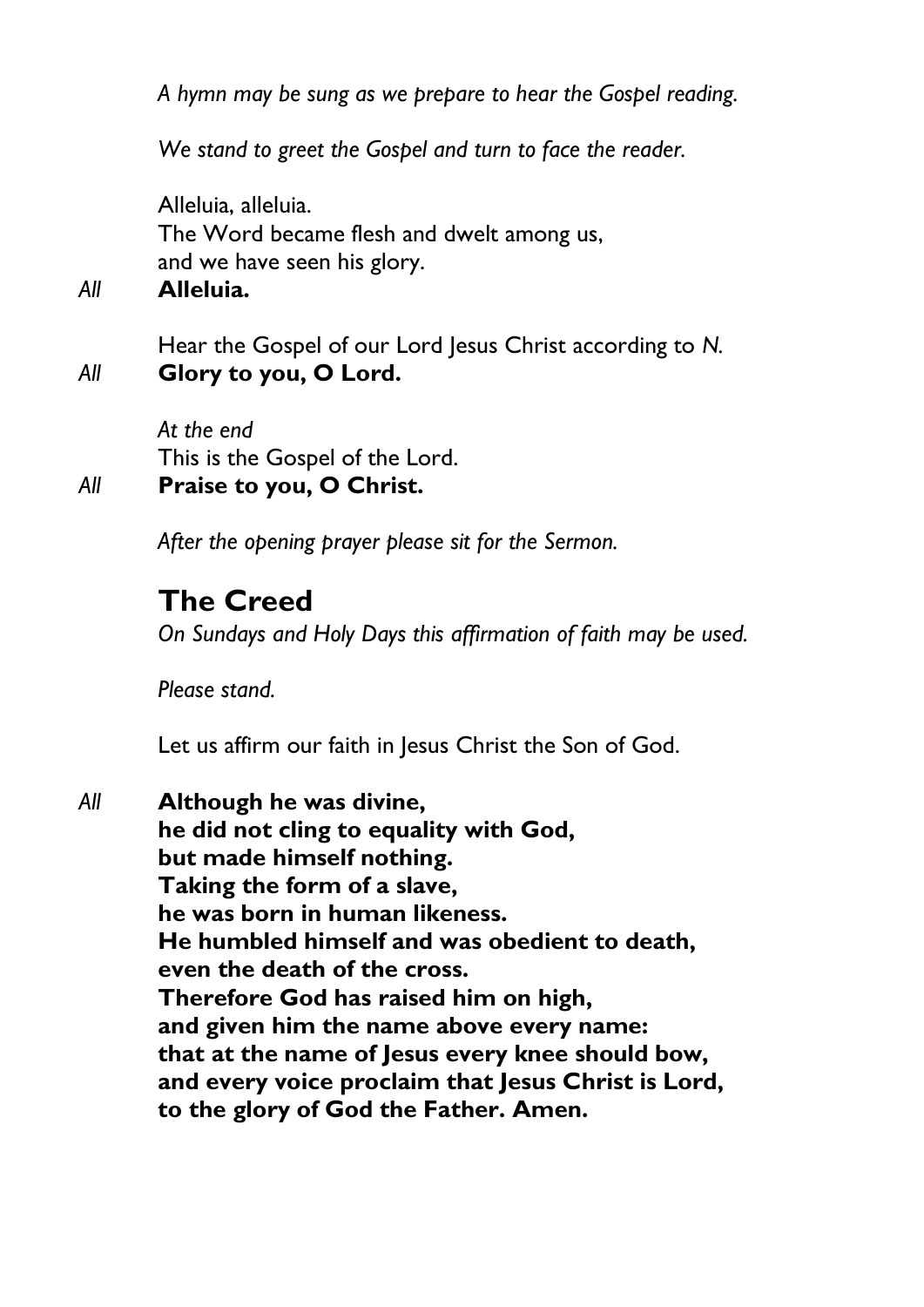# **Prayers of Intercession**

*Please sit or kneel as we pray.*

*This response may be used* Jesus, Saviour,

*All* **hear our prayer**

*At the end of the prayers* Lord Jesus Christ, Son of the Father; full of the Spirit, *All* **hear our prayer, receive our praises, fill our lives. Amen.**

### **The Peace**

*Please stand.*

*The President introduces the Peace.* 

The Peace of the Lord be always with you.

#### *All* **And also with you.**

Let us offer one another a sign of Peace.

## **Preparation of the Table**

*A hymn may be sung as the gifts of the people are collected and presented with offerings of bread and wine and the altar is prepared. If you are a taxpayer please use a Gift Aid envelope for your offering.*

*When all is prepared the President prays and all respond*

*All* **Blessed be God for ever.**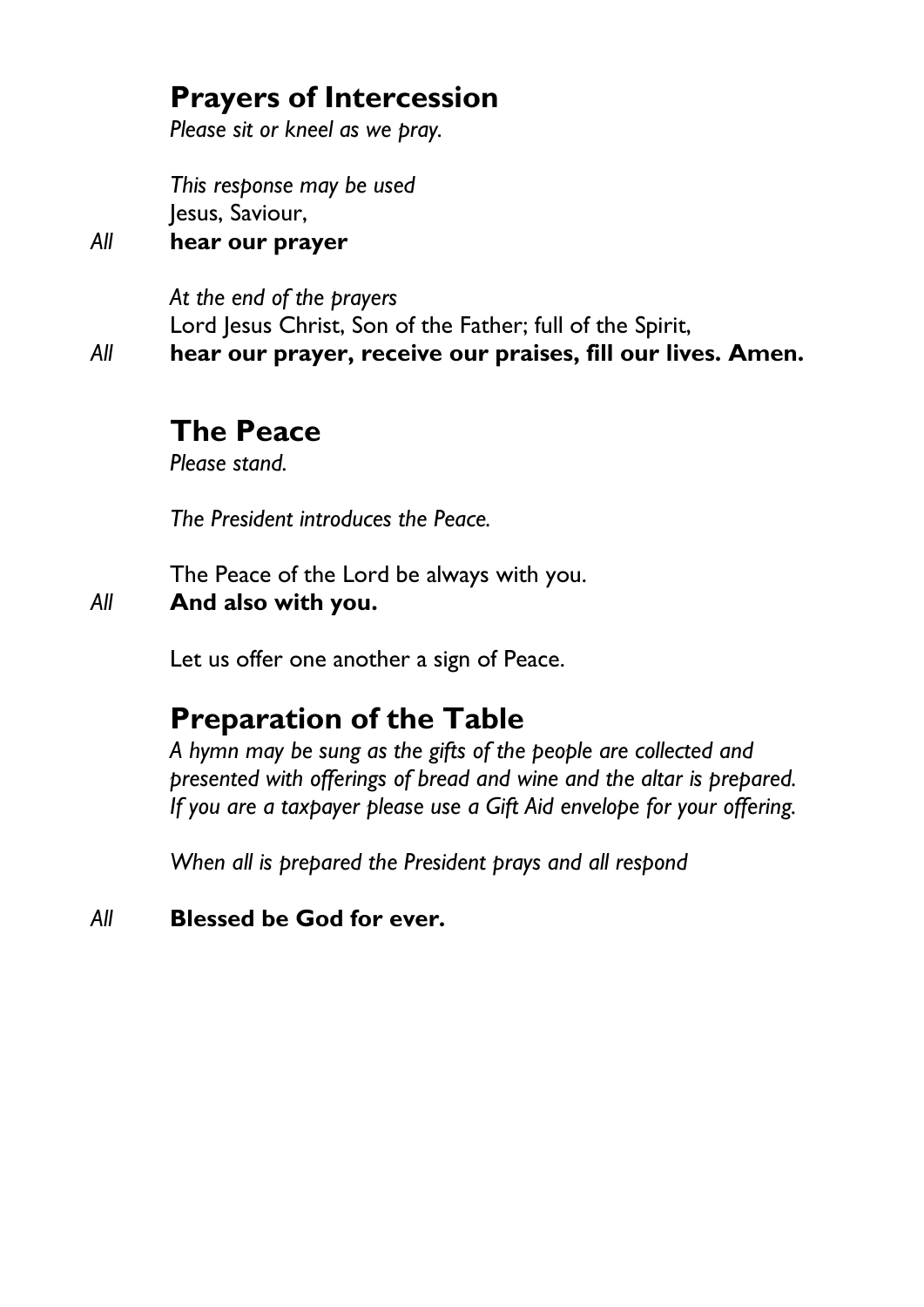# **The Eucharistic Prayer**

*Please stand, as you are able, throughout.*

The Lord be with you *All* **and also with you.**

| AII. | and also with you.                      |
|------|-----------------------------------------|
|      | Lift up your hearts.                    |
| All  | We lift them to the Lord.               |
|      | Let us give thanks to the Lord our God. |
| All  | It is right to give thanks and praise.  |

*The president praises God for the wonder of our salvation and all respond*

| Holy, holy, holy Lord,                      | O Holy, most holy, all holy the                                                                                                                                                        |
|---------------------------------------------|----------------------------------------------------------------------------------------------------------------------------------------------------------------------------------------|
| God of power and might,<br>heaven and earth | Lord, in power and wisdom for<br>ever adored.                                                                                                                                          |
| are full of your glory.                     | The earth and the heavens are full                                                                                                                                                     |
| Hosanna in the highest.                     | of your love; our joyful hosannas<br>re-echo above.                                                                                                                                    |
| <b>Blessed is he who comes</b>              |                                                                                                                                                                                        |
| in the name of the Lord.                    | O Blessèd, most blessèd, all                                                                                                                                                           |
| Hosanna in the highest.                     | blessèd is he whose life makes us<br>whole, and whose death sets us<br>free;<br>who comes in the name of the<br><b>Father of light, let endless</b><br>hosannas resound in the height. |
| The president recalls the Last Supper.      |                                                                                                                                                                                        |

**Christ has died, Christ is risen, Christ will come again.** *O come, let us adore him! O come, let us adore him! O come, let us adore him, Christ the Lord.*

*The President concludes the prayer and all respond*

*All* **Amen.**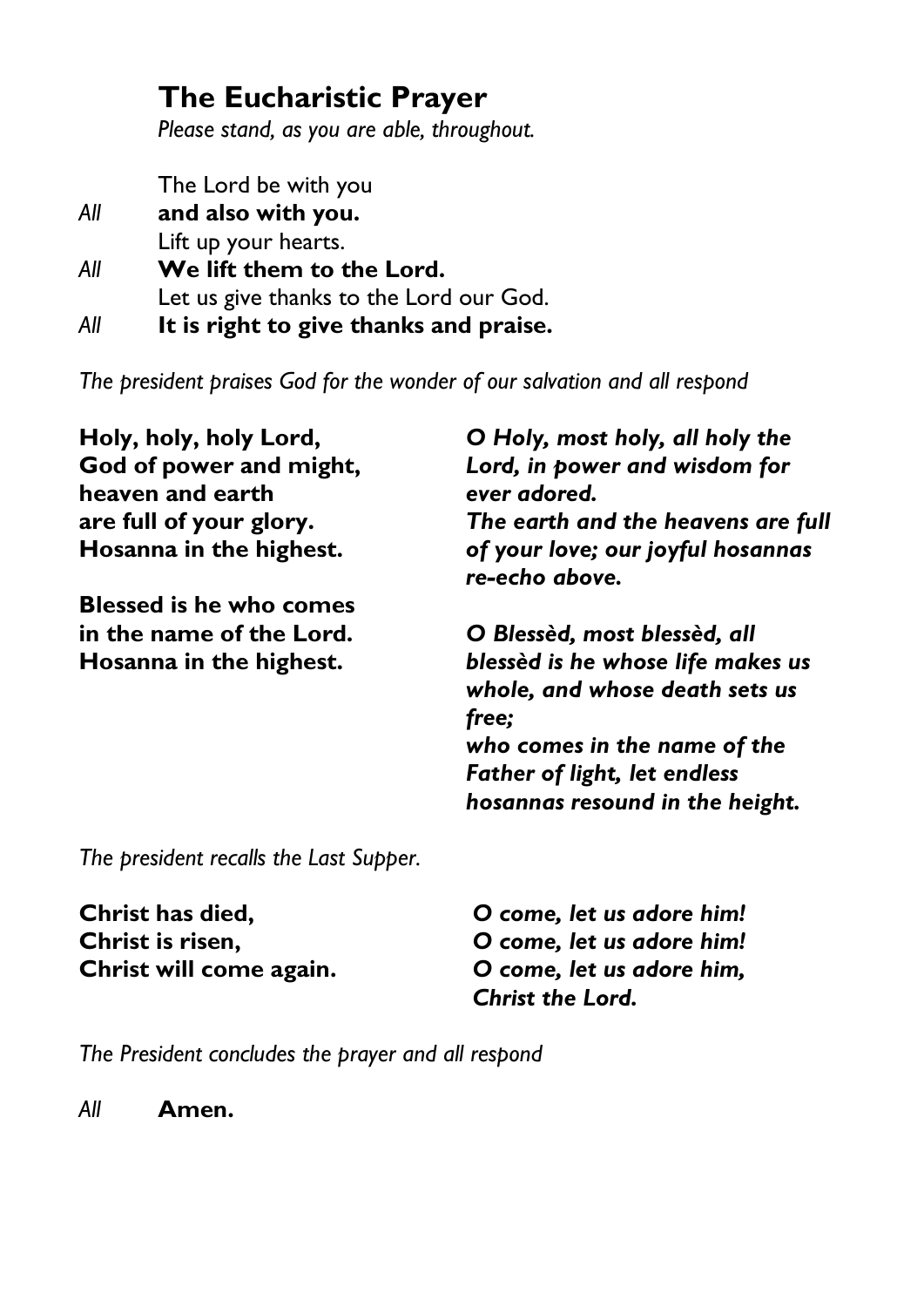## **The Lord's Prayer**

As our Saviour taught us, so we pray

*Please sit or kneel.*

*All* **Our Father, who art in heaven, hallowed be thy name; thy kingdom come; thy will be done; on earth as it is in heaven. Give us this day our daily bread. And forgive us our trespasses, as we forgive those who trespass against us. And lead us not into temptation; but deliver us from evil. For thine is the kingdom, the power and the glory, for ever and ever. Amen.**

## **Breaking of the Bread**

We break this bread to share in the body of Christ.

*All* **Though we are many, we are one body because we all share in one bread.**

*The Agnus Dei may be said or sung.*

**Lamb of God, you take away the sin of the world. Have mercy on us. Lamb of God, you take away the sin of the world. Have mercy on us. Lamb of God, you take away the sin of the world. Grant us peace.**

*O Lamb of God, you take away the sin of all creation. Have mercy, Lord, have mercy, Lord, forgive our sins, O heal us. Give, give to the world your peace, let fear depart and anger cease; Joy, joy to the world has come in Jesus, Son of Mary.*